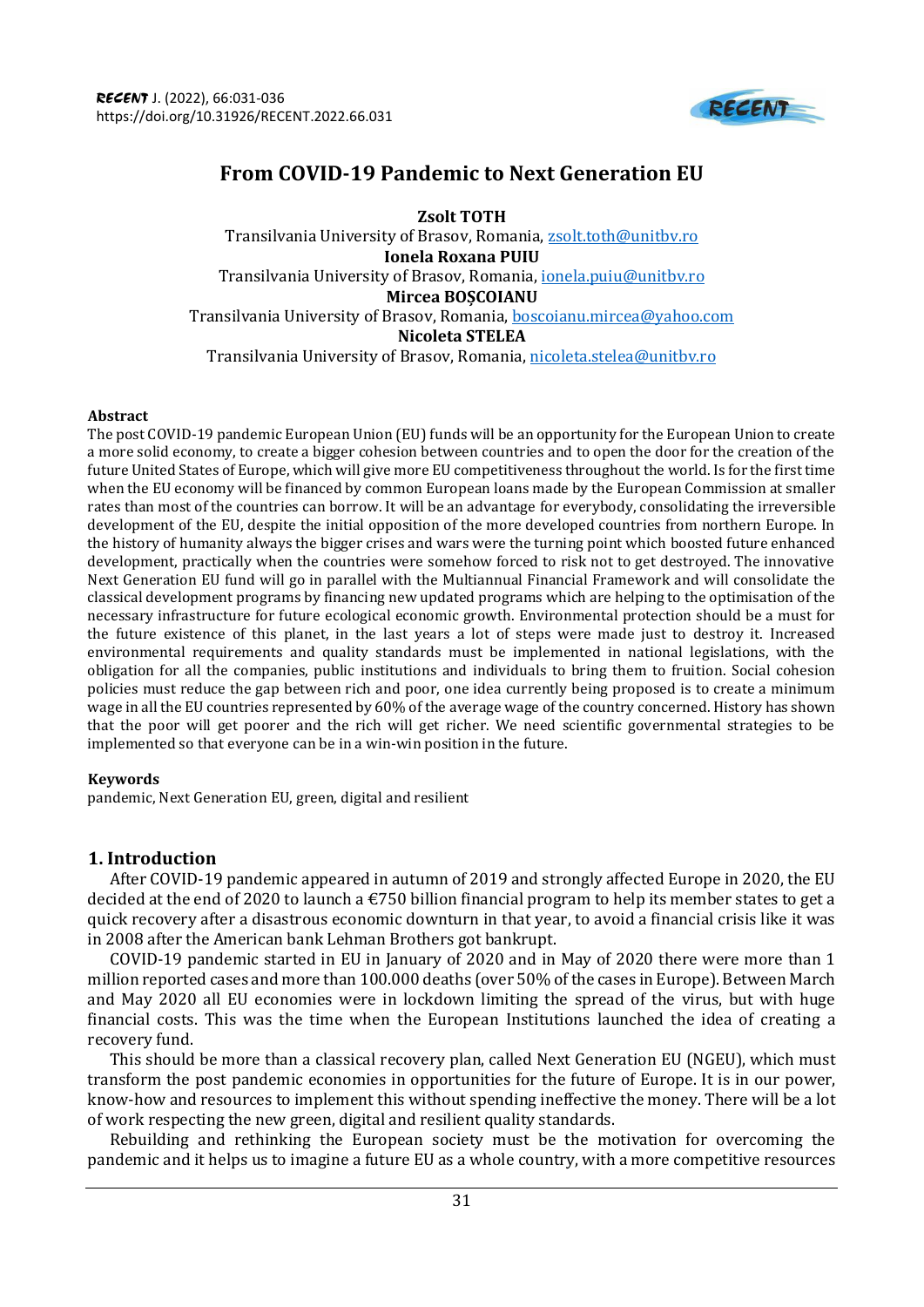allocation. All the public and private managerial systems should be connected to access all these NGEU funds for optimizing the results in accordance with the sustainability and the health of the future policies, which are helping us to prevent other crises or depressions.

The environmental, social and governance factors are the engine for the future sustainable economic development model, which should enhance countries cohesion through investments in the health of the surrounding environment, social assistance and education at all levels through lifelong learning programs, with a focus on research and development (Figure 1).



Fig. 1. ESG – environmental, social and governance investments and performance

The history showed that the countries which are investing in these sectors have above the average economic growth rates, getting higher performance in value added products and gross domestic product levels with focus for attracting more foreign investments by multinational companies.

On the operational side, the return on assets approach shows us how profitable a company can be in relation to its assets [1], while the return on investment approach is defining the efficiency of the company compared with the invested resources and with other companies results from the same filed and from other sectors [2].

On the market view, the satisfaction of the shareholders must be maximised to motivate them to keep the money in that business. Keeping an optimal balance between offered dividends and reinvested capital must be the solution for getting a maximised market value. Tobin's Q is helping us to evaluate a company, to estimate if the value of the company is above or under its expected value. Can be calculated by a ratio between its market value and its assets value [3].

## **2. Chronology of Events**

The first COVID-19 wave in Europe was in March 2020 and the lockdown was the solution, hoping that by stopping the movement of people will kill the virus.

Until 17 March 2020 COVID-19 was reported in every EU member state and all of them implemented the lockdowns as a rescue solution. The public healthcare spending exploded and the national debts exceeded sustainable levels trying to help the companies not to go bankrupt.

In mid-March the European Central Bank (ECB) created a temporary purchase program of  $\epsilon$ 750 billion, which was extended with €600 billion on 4 June 2020.

On 19 March 2020 were allowed recovery packages for the national economies of the member states by the European Commission.

Starting with 21 March 2020 the ECB's Governing Council relaxed the fiscal rules, letting the countries free to fight against the pandemic.

From 15 May 2020 was created a "pandemic crisis support" by the European Stability Mechanism.

Because the crisis was bigger than expected and the measures were not enough, the Prime Ministers of Italy (Giuseppe Conte) and Spain (Pedro Sanchez), trying to consolidate the EU, proposed corona bonds as common public debt, accepted by France, Belgium, Ireland, Portugal, Greece, Slovenia and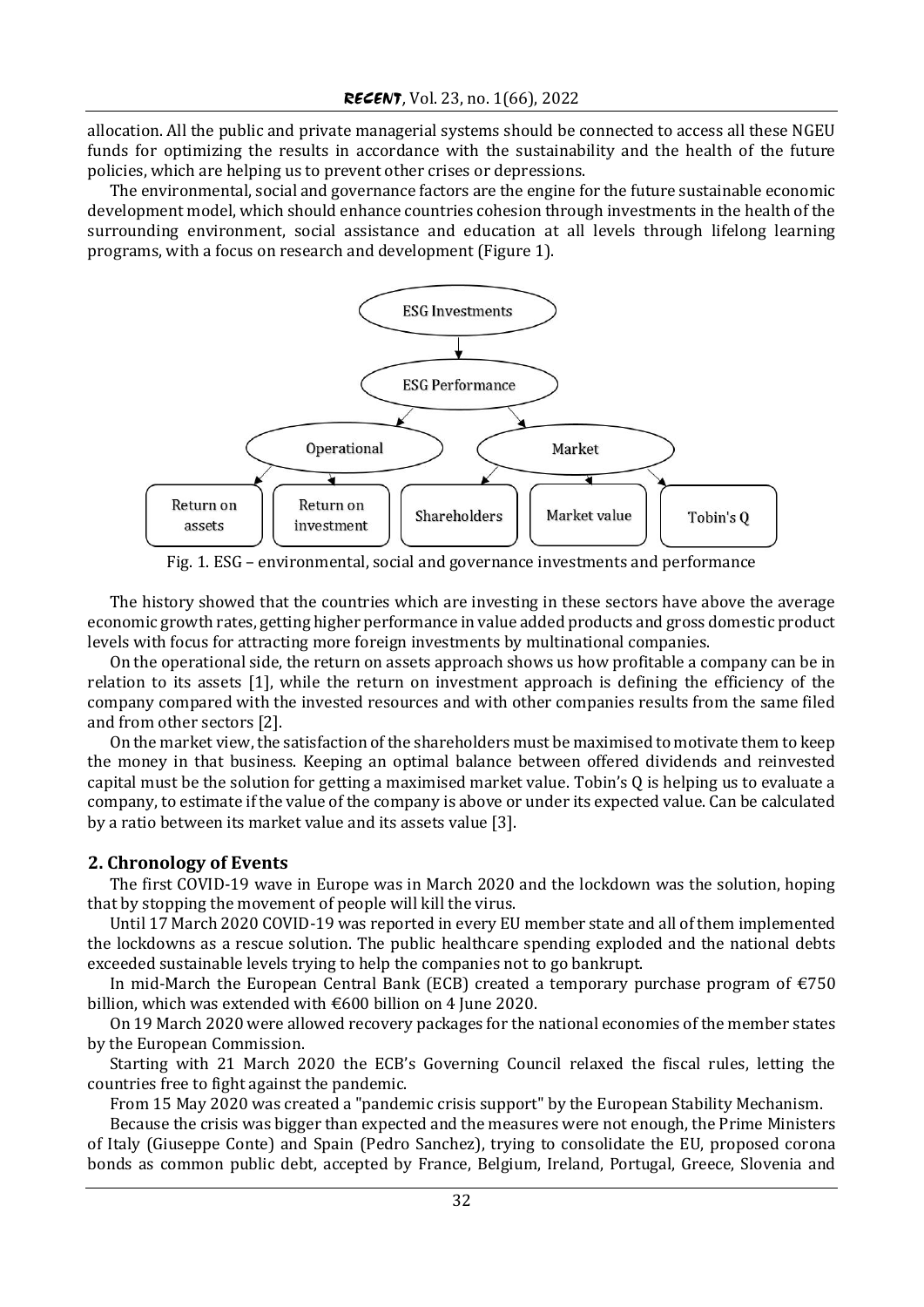Luxembourg. Germany, Austria, Sweden, Denmark and the Netherlands refused because they were scared of the other countries default.

On 18 May 2020 France and Germany proposed €500 billion grants for the affected EU countries.

From 27 May 2020 the European Commission presented the "Next Generation EU" plan, representing borrowings and distribution of €750 billion, increasing the EU budget to €1.85 trillion. (Italy and Spain asked for  $\epsilon$ 1000 billion while France and Germany initially accepted  $\epsilon$ 500 billion).

On 17 July 2020 the European Council accepted this for the 2021–2027 Multiannual Financial Framework (MFF) [4].

Starting with 10 November 2020 the European Institutions agreed to integrate the  $\epsilon$ 1074.3 billion MFF (2021–2027) of and the €750 billion NGEU (2021 – 2026).

On 17 December 2020 was reached its final adoption as a  $\epsilon$ 1.8 trillion (in 2018 prices).

The date of 30 April 2021 was considered as a presentation time limit for the national plans. Some came earlier from mid-October 2020 and were used for assisting and helping the other countries with modifications.

On 31 May 2021 all EU countries have ratified the plan, so NGEU could be financed.

All the countries should have a recovery and resilience plan financed by supplementary EU funds, which will help them to overcome the crisis generated by this pandemic, which found the countries financially unprepared. The incentives will help the EU economies to get out of the induced recession, through generating sustainable economic growth, with specific plans in different sectors.

All projects should involve environmental protection measures, social development strategies and solid governance objectives, with coherent activities and added value results. Investing especially in these sectors, the countries can generate sustainable economic growth, assuring the payment of accumulated debts in the past by next generations, without risking economic depression.

The implementation can be accelerated by reducing the bureaucracy, quick resolution of appeals, leaving more freedom to local authorities and specialised public authorities. The specialists in each and every sector can understand better what and when it is better the make and implement a decision and they know how to organise processes and allocate resources.

## **3. The Next Generation EU (NGEU)**

## **3.1. The NGEU elements**

The EU budget (with NGEU) will be the Europe's largest ever financing stimulus package of  $\epsilon$ 2.018 billion, in 2021 prices (Table 1). At the end we should have a greener, digital and long-term resilient economy with increased flexibility mechanisms.

Most of the money will be invested in research and innovation, fair climate and digitalisation, preparedness, recovery and resilience.

| able 1. Allocations for Multiannual Financial Framework and Next Generation EU [4] |                      |                    |
|------------------------------------------------------------------------------------|----------------------|--------------------|
| Heading                                                                            | MFF (2021 - 2027)    | NGEU (2021 - 2026) |
| Single market, innovation and digital                                              | 149.5 billion euro   | 11.5 billion euro  |
| Cohesion, resilience and values                                                    | 426.7 billion euro   | 776.5 billion euro |
| Natural resources and environment                                                  | 401.0 billion euro   | 18.9 billion euro  |
| Migration and border management                                                    | 25.7 billion euro    |                    |
| Security and defence                                                               | 14.9 billion euro    |                    |
| Neighbourhood and the world                                                        | 110.6 billion euro   |                    |
| European public administration                                                     | 82.5 billion euro    |                    |
| Total                                                                              | 1,210.9 billion euro | 806.9 billion euro |

| Table 1. Allocations for Multiannual Financial Framework and Next Generation EU [4] |  |
|-------------------------------------------------------------------------------------|--|
|-------------------------------------------------------------------------------------|--|

NGEU represents a post-COVID-19 recovery fund of more than €800 billion, available between 2021 and 2026 (Table 2). This will help economic and social recovery for all EU member states.

The Recovery and Resilience Facility loans and grants will support reforms, with concentration for greater needs. The investments will be made in green transition, digital transition and economical resilience linked to EU priorities.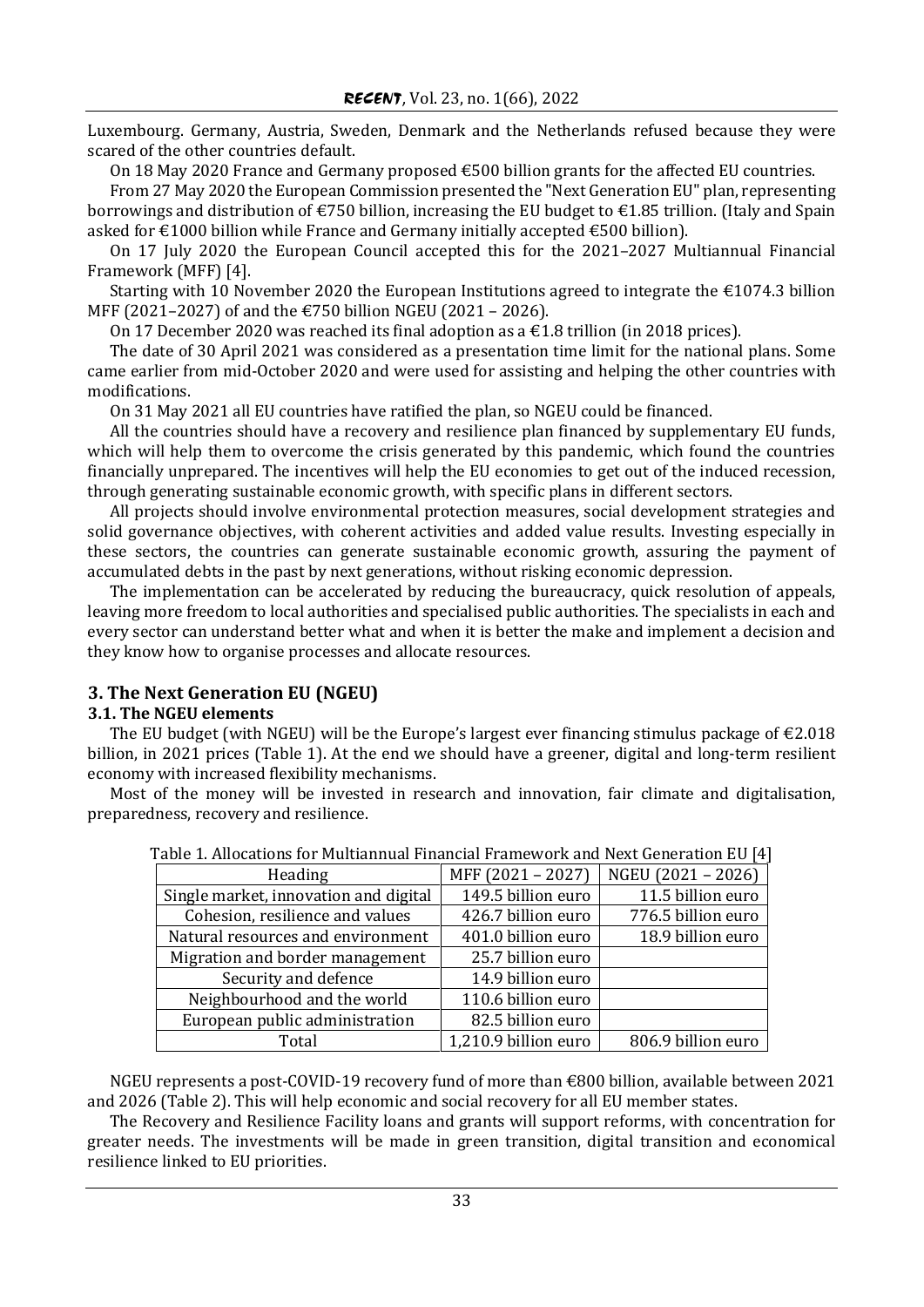| Table 2. Next Generation BU fund description <sub>14</sub> |                                           |  |
|------------------------------------------------------------|-------------------------------------------|--|
| Recovery and Resilience Facility                           | 723.8 billion euro                        |  |
| (loans and grants)                                         | (385.8 billion euro + 338.0 billion euro) |  |
| ReactEU                                                    | 50.6 billion euro                         |  |
| Horizon Europe                                             | 5.4 billion euro                          |  |
| InvestEU                                                   | 6.1 billion euro                          |  |
| <b>Rural Development</b>                                   | 8.1 billion euro                          |  |
| <b>Just Transition Funds</b>                               | 10.9 billion euro                         |  |
| RescEU                                                     | 2.0 billion euro                          |  |
| Total                                                      | 806.9 billion euro                        |  |

## Table 2. Next Generation EU fund description [4]

ReactEU represent coronavirus pandemic crisis repair measures, for the cohesion policy of the socioeconomic crisis impact.

Horizon Europe will provide money for vital research and innovation in health, resilience, green and digital transitions.

InvestEU will be available for private investments for the Union's projects involving resilience for green strategic sectors and digitalising the most important sectors of the economy.

European Rural Development Fund will be used for structural changes in rural areas, respecting the European Green Deal.

Just Transition Fund will assure transition to climate neutrality.

RescEU will help the EU to be prepared for other crises in the future.

The EU budget will be financed through customs duties, member states value added tax contributions, gross national income contributions and starting with 1 January 2021 a non-recycled plastic national contribution, for the packaging waste.

For NGEU the money will be borrowed at favourable rates and then redistributed by the European Commission. These money would be repaid until 2058.

## **3.2. The NGEU objectives**

The NGEU breaks the classical EU austerity policy and together with the 2021–2027 MFF assures the collective policy of the EU member states.

The first objective involves the economic recovery and social welfare quickly after the coronavirus pandemic damages, which can help for a better future European generation.

The second objective is to implement green, digital and smart growth reforms for social cohesion, health policies, next generation resilience and education.

The third objective will offer a modern economy. Most of the funds will be invested in research and innovation, fair climate, digital transition, preparedness, recovery, resilience and health.

As final objective is the creation of the Economic and Monetary Union, with a competitive EU economy and a Banking Union. The reforms will give advantage and flexibility generating economic growth and convergence for a strong common currency.

## **4. Conclusions**

The Frugal Four countries (Denmark, Sweden, Austria and the Netherlands) were NGEU-skeptical and supported just the loans (without grants), while Germany and France agreed both grants and loans to help European countries to overcome post pandemic crisis, showing leadership and unity in the EU.

Before this crisis Germany was in favour of fiscal restraint and austerity but they changed this policy and supported a common EU debt and grant instrument.

The countries from south with high budget deficits after the 2008 financial crisis wanted the grants to be allocated without conditionality.

The countries from east, being net beneficiaries, wanted the NGEU to be just temporary and to be linked with the MFF which should remain the main fund for underdeveloped regions.

The European Union assure COVID-19 recovery with a  $\epsilon$ 750 billion NGEU plan, representing loans of €360 billion and grants of €390 billion (in 2018 prices), expected to dominate public finances in the next years, with implications on long-term goals.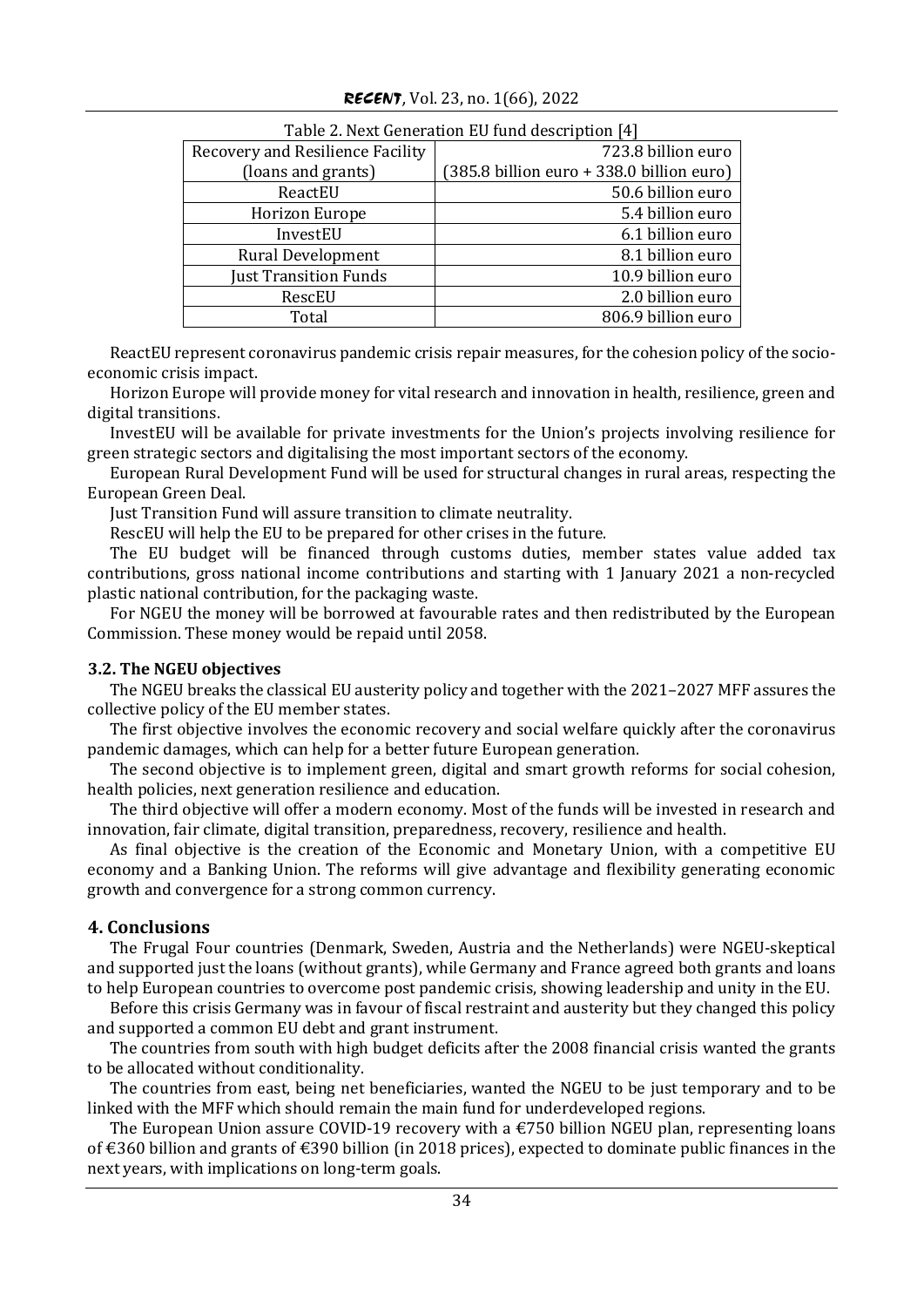Traditional policies should be updated with maximum priority for the social assistance and modern agriculture. The climate change fight will be financed with a record of 30% share of the funds. Investments will be made in biodiversity protection and stronger gender equality.

The companies in the affected areas will have available an insolvency support for creating a more clean, digital and flexible future, including strategic and responsive priorities.

Until 2050 Europe will become the first climate-neutral continent, without producing greenhouse gases that cannot be absorbed by our ecosystems. We will have more environmentally friendly technologies, greener vehicles, public transport, more energy efficient buildings and public spaces for biking. By protecting the natural environment, we will improve water quality, will reduce waste by reusing second-hand products, will reduce plastic litter by recycling, will plant billions of trees and will bring back the bees. In the cities will be created green spaces and the renewable energy will be increased. Our food will be healthier through more environmentally friendly farming, by producing more vegetables and eating less meat.

The next 10 years will be the Europe's digital decade. The 5G connections will be able everywhere with EU-wide and ultra-fast broadband, we will get a digital identity, easier access to online public services and more control over our personal data. We will have efficient smarter cities, more secure online shopping, artificial intelligence which will fight against climate change and will improve healthcare systems, green transport and e-education. The online training courses will be more accessible for everyone to improve their digital skills and the small businesses will go online.

The coronavirus pandemic is forcing us to be better prepared for other future crisis determined by health threats, investing in health systems innovation and hospitals research, developing new vaccines and treatments for all kind of diseases. All EU countries should have access to modern technology and medical services, investing more money in the medical and healthcare professionals to train people for healthier diet and physical exercises.

We will build a stronger and more resilient Europe. We must encourage young students to study science and technology, to have future green and digital jobs and not to be stressed about losing jobs or income. In this field some grants and loans should be offered for young entrepreneurs together with other sectors affected by this pandemic making them more green, digital and sustainable.

The Europe should work for everyone, having diversity, equal economic and social opportunities, fighting against racism, promoting gender equality, protecting the human rights, combating discrimination and strengthening the EU law. There will be more employment opportunities for disadvantaged areas or people with disabilities. More people will have decent housing and inclusive education, especially for children.

Analysing all the worldwide public events in the last years, we learned that every time external shocks can happen, so the best public policy for governments should be to generate budged surplus in the economic growth years, as a company that makes profit. The so generated money must be used in the years when the external shocks are leading to economic downturn, instead of running always after borrowed money.

In the last two years, the USA public deficit increased from 100% to 130% from GDP, in Italy the public deficit increased from 120% to 150% from GDP and in Romania from 35% to 50% from GDP. The Next Generation EU funds will generate a higher public fiscal deficit relative to GDP through the borrowed money allowed, if these money will not be invested in key areas such as environmental, social and governance.

On the environmental side, investments must be made in reducing the carbon emissions by reducing air and water pollution, developing waste management and green energy technologies, reducing water usage and deforestation. On the social side the human rights, employees and customer respect, data and labour security should be the values of the companies. On the governmental side the management diversity and results must respect ethics and legislation, the stakeholder satisfaction should represent social welfare generated by responsible policies [5].

The research is limited to the EU's plan to implement investments in the EU countries and to ensure quality standards that can be allowed complementary to the national budgets. The implementation of the increased quality standards by European Green Deal policy may be held back by the rising costs of the components: natural resources, salaries, interest rates and information.